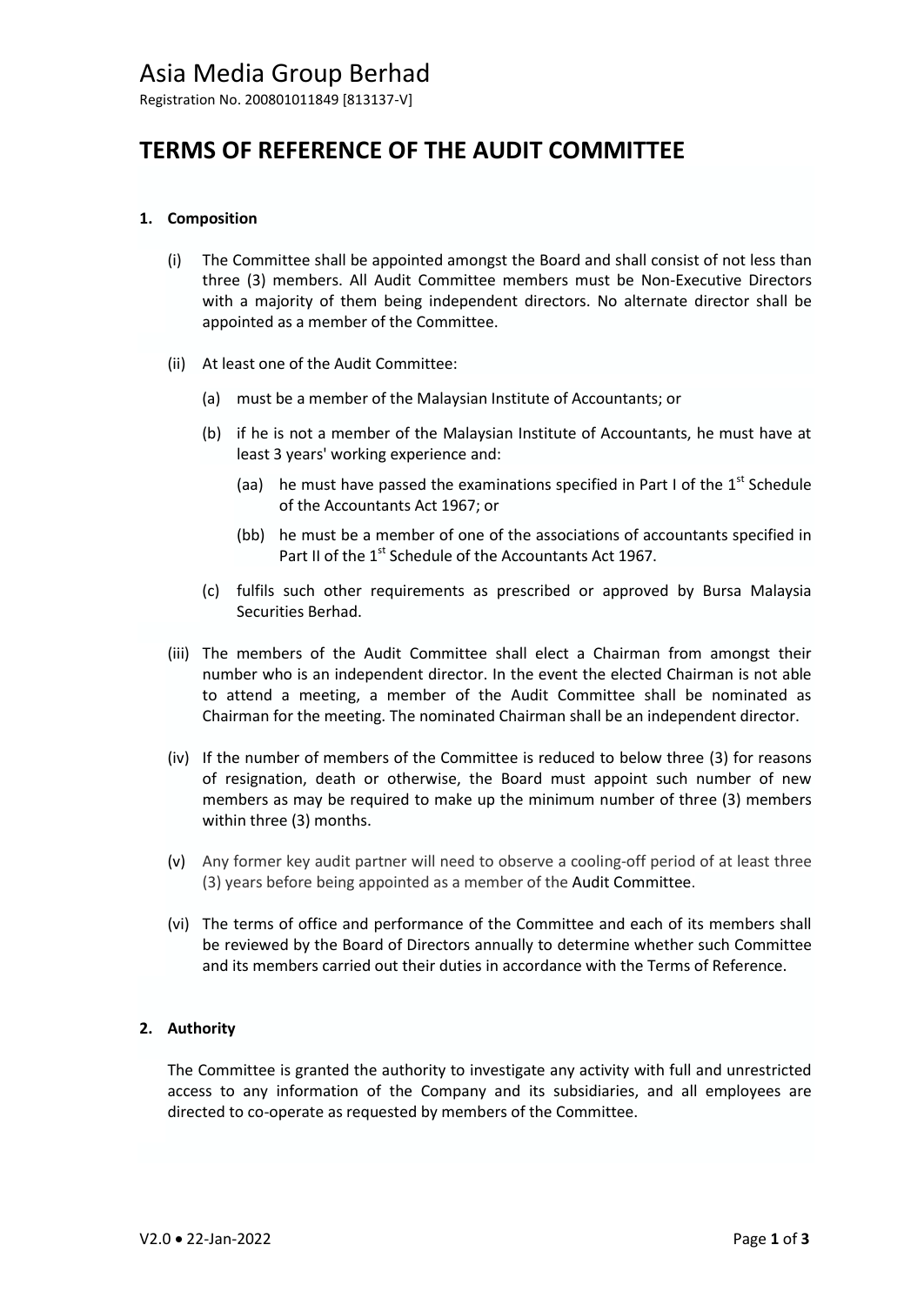The Committee is authorised to obtain outside legal or other independent professional advice at the cost of the Company and to secure the attendance of outsiders with relevant experience and expertise at the meeting of the Committee, if it considers necessary.

### **3. Responsibility**

The Committee is to serve as a focal point for communication between non-Committee directors, the external auditors, internal auditors and the Management on matters in connection with financial accounting, reporting and controls as well as risk management. The Committee is to assist the Board in fulfilling its fiduciary responsibilities as to accounting policies and reporting practices of the Company and all subsidiaries and the sufficiency of auditing relative hereto. It is to be the Board's principal agent in assuring the independence of the Company's external auditors, the integrity of the management and the adequacy of disclosures to shareholders. In addition, the Committee is also to review, monitor and oversee the risk affecting the Company and its subsidiaries.

#### **4. Functions**

The functions of the Committee are summarised as follows:

- (i) to consider the appointment of the external auditors, the audit fee and any questions of resignation or dismissal;
- (ii) to discuss with the external auditors before the audit commences the nature and scope of the audit, and ensure co-ordination where more than one audit firm is involved;
- (iii) to review with the management and the external auditors the quarterly and year-end financial statements before their submission to the Board, focusing particularly on:
	- any changes in or implementation of major accounting policies and practices
	- significant unusual events
	- significant adjustments arising from the audit
	- the going concern assumption
	- compliance with accounting standards
	- compliance with stock exchange and other legal requirements
- (iv) to discuss problems and reservations arising from the interim and final audits, and any matters the auditors may wish to discuss (in the absence of management where necessary);
- (v) to review the internal audit programme, process and the results of the internal audit programme, process or investigation undertaken and whether or not the management on the recommendations of the internal audit takes appropriate action;